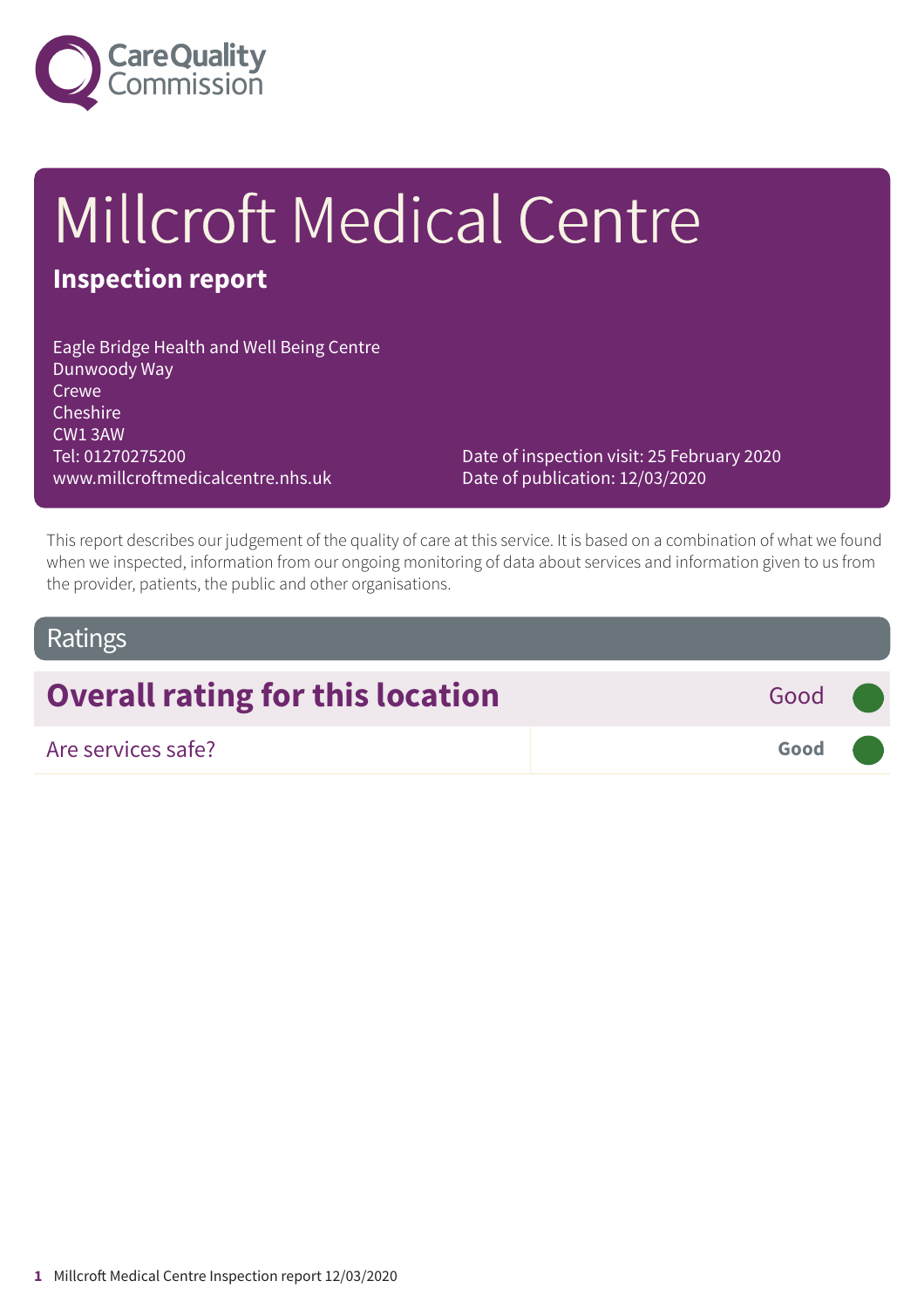# Overall summary

We carried out a comprehensive inspection of Millcroft Medical Centre on 27 March 2019. We rated the practice Good overall but Requires Improvement for providing safe services because there were breaches of regulations. The breaches were:

- Regulation 12: Safe care and treatment. Systems for the administering and monitoring of medicines were not effective. We found that Patient Group Directions (PGD) had not been appropriately dated, signed and authorised. We noted that staff members names had been added after the date it had been authorised by a GP. There was no effective system in place to monitor uncollected prescriptions to ensure vulnerable patients not collecting their medication regularly were referred to the GPs for review.
- Regulation 19: Fit and proper persons employed. The recruitment systems and processes did not safeguard patients from abuse. We found there was no formal system in place check and to monitor the professional registration of clinical staff. Recruitment information for locum GPs was incomplete. For example, employment history was not recorded, proof of identity had not been recorded and references had not been sought. The practice did not hold a complete record of staff vaccination histories.

We also recommended that the practice should:

• Review the system for placing alerts on patient records to ensure victims of domestic violence are safeguarded.

- Review the system in place for the monitoring of consent to offer assurance that that consent had been sought from an appropriate adult for a child patient.
- Review how learning, and actions are monitored to mitigate the risk of similar incidents reoccurring.
- Review the criteria used to identify significant events.
- Review the complaints systems to ensure patients were provided with appropriate information about the Parliamentary Health Service Ombudsman (PHSO) and that agreed actions are carried out.
- Continue to review the practice capacity regarding patient access.

At this desk based follow up inspection 25 February 2020, we found that the provider had satisfactorily addressed these areas and therefore the practice is now rated as good for providing safe services.

We based our judgement of the quality of care at this service on a combination of:

• information from our ongoing monitoring of data about services and

• information from the provider, patients, the public and other organisations.

#### **Details of our findings and the evidence supporting our ratings are set out in the evidence tables.**

**Dr Rosie Benneyworth** BM BS BMedSci MRCGP

Chief Inspector of Primary Medical Services and Integrated Care